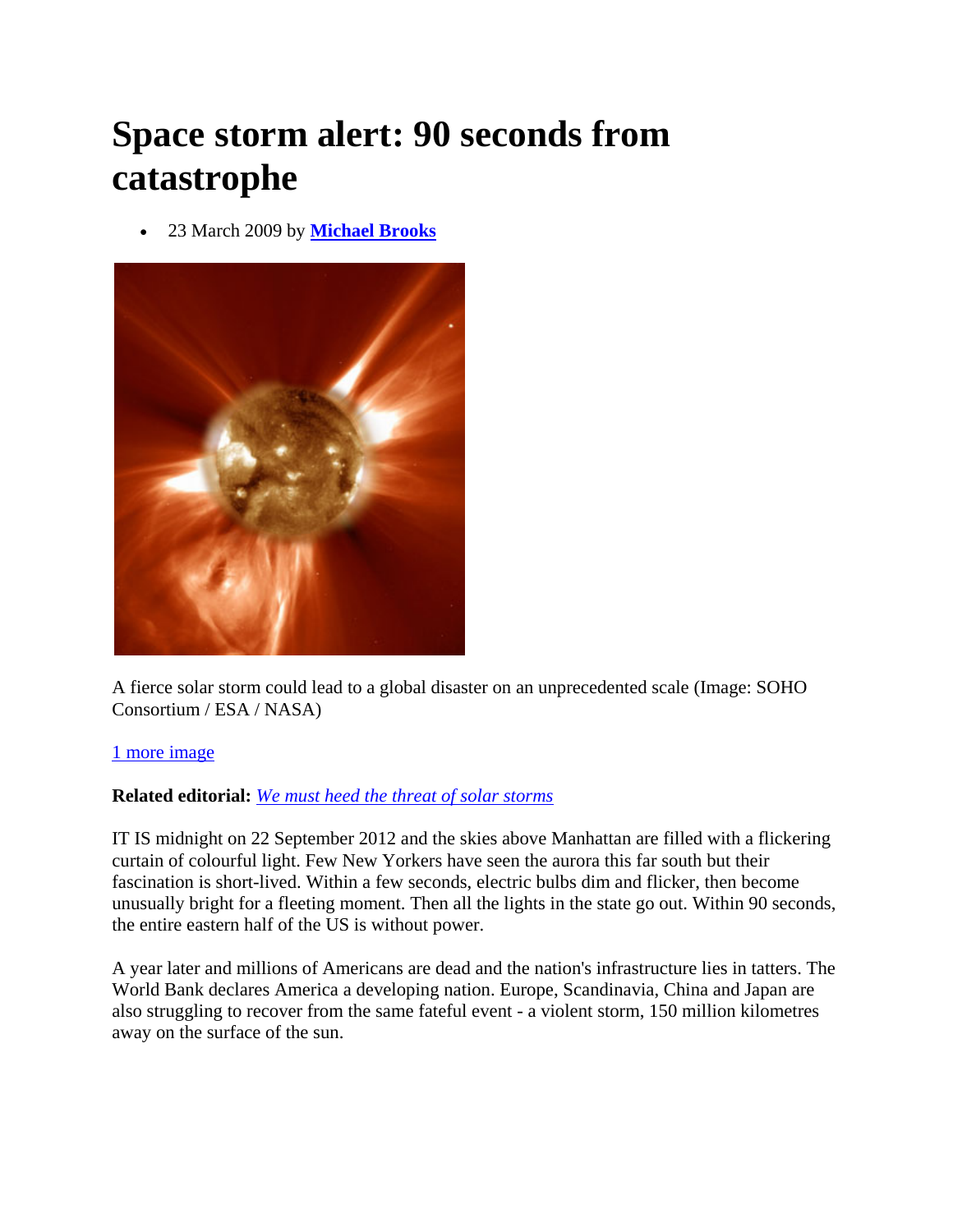It sounds ridiculous. Surely the sun couldn't create so profound a disaster on Earth. Yet an extraordinary [report](http://www.nap.edu/catalog.php?record_id=12507) funded by NASA and issued by the US National Academy of Sciences (NAS) in January this year claims it could do just that.

Over the last few decades, western civilisations have busily sown the seeds of their own destruction. Our modern way of life, with its reliance on technology, has unwittingly exposed us to an extraordinary danger: plasma balls spewed from the surface of the sun could wipe out our power grids, with catastrophic consequences.

The projections of just how catastrophic make chilling reading. "We're moving closer and closer to the edge of a possible disaster," says Daniel Baker, a space weather expert based at the University of Colorado in Boulder, and chair of the NAS committee responsible for the report.

It is hard to conceive of the sun wiping out a large amount of our hard-earned progress. Nevertheless, it is possible. The surface of the sun is a roiling mass of plasma - charged highenergy particles - some of which escape the surface and travel through space as the solar wind. From time to time, that wind carries a billion-tonne glob of plasma, a fireball known as a coronal mass ejection [\(see "When hell comes to Earth"\).](http://www.newscientist.com/article/mg20127001.300-space-storm-alert-90-seconds-from-catastrophe.html?full=true#bx270013B1) If one should hit the Earth's magnetic shield, the result could be truly devastating.

The incursion of the plasma into our atmosphere causes rapid changes in the configuration of Earth's magnetic field which, in turn, induce currents in the long wires of the power grids. The grids were not built to handle this sort of direct current electricity. The greatest danger is at the step-up and step-down transformers used to convert power from its transport voltage to domestically useful voltage. The increased DC current creates strong magnetic fields that saturate a transformer's magnetic core. The result is runaway current in the transformer's copper wiring, which rapidly heats up and melts. This is exactly what happened in the Canadian province of [Quebec](http://www.solarstorms.org/SS1989.html) in March 1989, and six million people spent 9 hours without electricity. But things could get much, much worse than that.

# **Worse than Katrina**

The most serious space weather event in history happened in 1859. It is known as the Carrington event, after the British amateur astronomer Richard Carrington, who was the first to [note](http://articles.adsabs.harvard.edu/full/seri/MNRAS/0020/0000013.000.html) its cause: "two patches of intensely bright and white light" emanating from a large group of sunspots. The [Carrington event](http://www.stuartclark.com/sunkings.html) comprised eight days of severe space weather.

There were eyewitness accounts of stunning auroras, even at equatorial latitudes. The world's telegraph networks experienced severe disruptions, and Victorian magnetometers were driven off [the scale.](http://www.geomag.bgs.ac.uk/carrington.html)

Though a solar outburst could conceivably be more powerful, "we haven't found an example of anything worse than a Carrington event", says James Green, head of NASA's planetary division and an expert on the events of 1859. "From a scientific perspective, that would be the one that we'd want to survive." However, the prognosis from the NAS analysis is that, thanks to our technological prowess, many of us may not.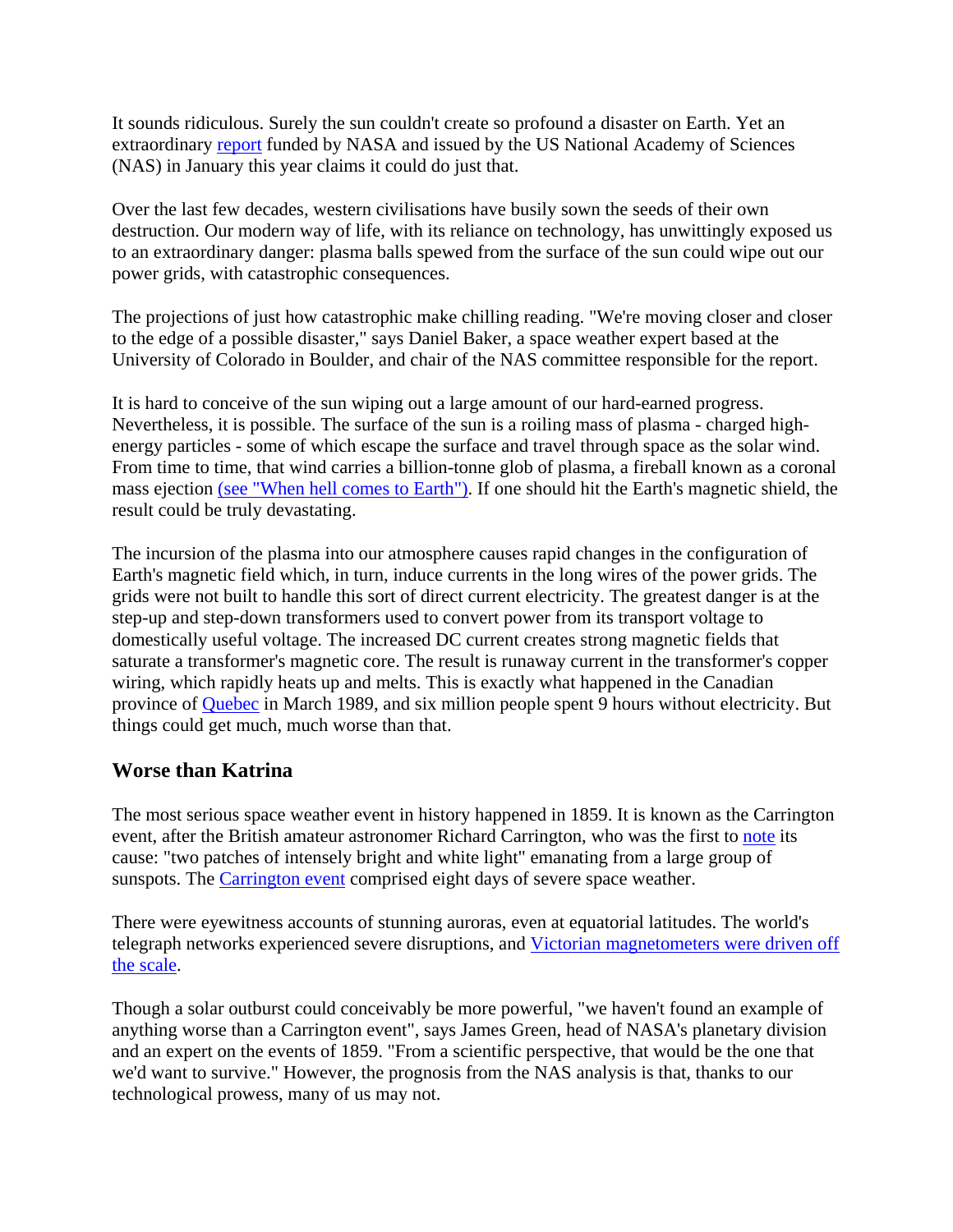There are two problems to face. The first is the modern electricity grid, which is designed to operate at ever higher voltages over ever larger areas. Though this provides a more efficient way to run the electricity networks, minimising power losses and wastage through overproduction, it has made them much more vulnerable to space weather. The high-power grids act as particularly efficient antennas, channelling enormous direct currents into the power transformers.

The second problem is the grid's interdependence with the systems that support our lives: water and sewage treatment, supermarket delivery infrastructures, power station controls, financial markets and many others all rely on electricity. Put the two together, and it is clear that a repeat of the Carrington event could produce a catastrophe the likes of which the world has never seen. "It's just the opposite of how we usually think of natural disasters," says John Kappenman, a power industry analyst with the [Metatech Corporation](http://www.metatechcorp.com/) of Goleta, California, and an advisor to the NAS committee that produced the report. "Usually the less developed regions of the world are most vulnerable, not the highly sophisticated technological regions."

According to the NAS report, a severe space weather event in the US could induce ground currents that would knock out 300 key transformers within about 90 seconds, cutting off the power for more than 130 million people (see map). From that moment, the clock is ticking for America.

First to go - immediately for some people - is drinkable water. Anyone living in a high-rise apartment, where water has to be pumped to reach them, would be cut off straight away. For the rest, drinking water will still come through the taps for maybe half a day. With no electricity to pump water from reservoirs, there is no more after that.

There is simply no electrically powered transport: no trains, underground or overground. Our just-in-time culture for delivery networks may represent the pinnacle of efficiency, but it means that supermarket shelves would empty very quickly - delivery trucks could only keep running until their tanks ran out of fuel, and there is no electricity to pump any more from the underground tanks at filling stations.

Back-up generators would run at pivotal sites - but only until their fuel ran out. For hospitals, that would mean about 72 hours of running a bare-bones, essential care only, service. After that, no more modern healthcare.

#### 72 hours of healthcare remaining

The truly shocking finding is that this whole situation would not improve for months, maybe years: melted transformer hubs cannot be repaired, only replaced. "From the surveys I've done, you might have a few spare transformers around, but installing a new one takes a well-trained crew a week or more," says Kappenman. "A major electrical utility might have one suitably trained crew, maybe two."

Within a month, then, the handful of spare transformers would be used up. The rest will have to be built to order, something that can take up to 12 months.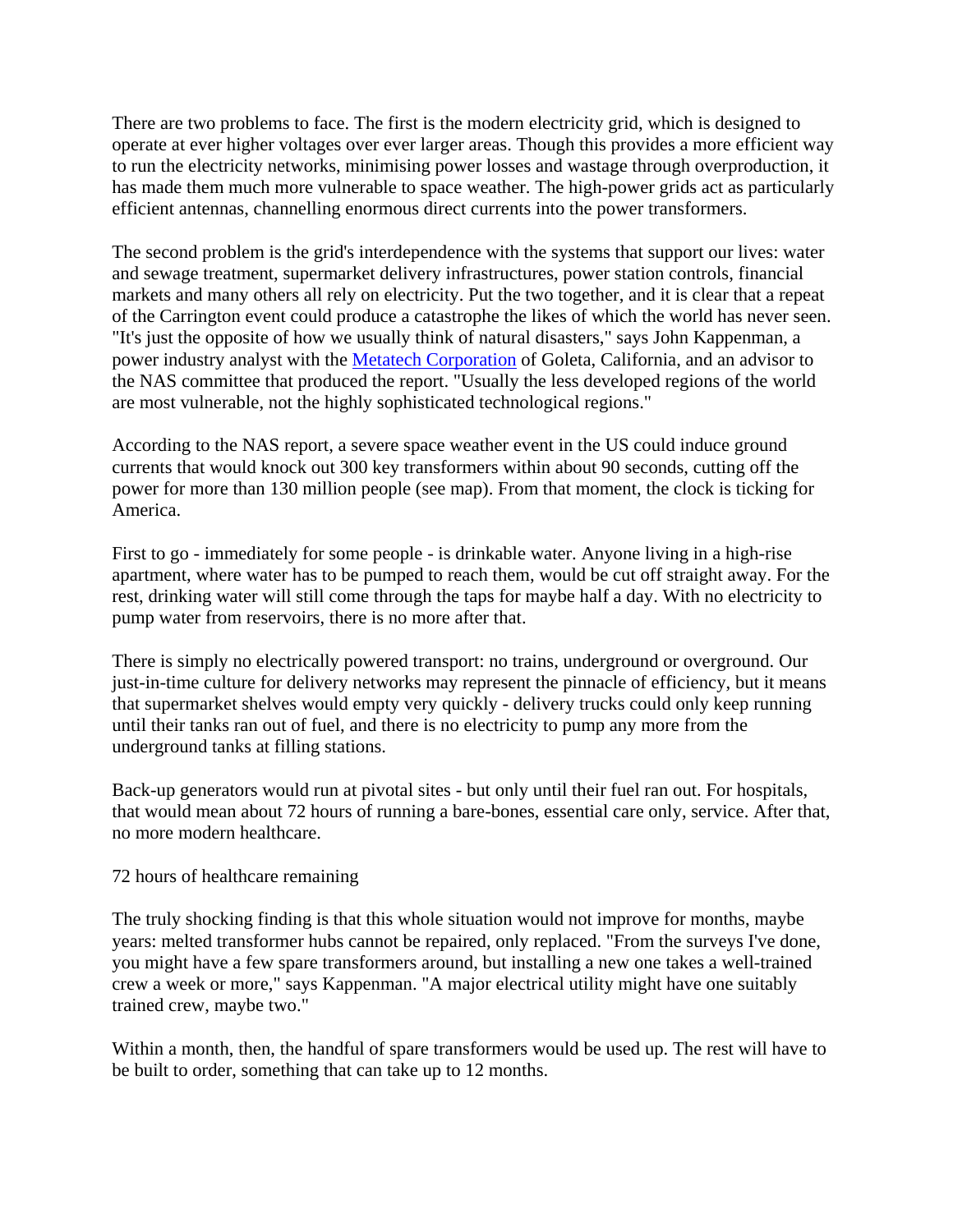Even when some systems are capable of receiving power again, there is no guarantee there will be any to deliver. Almost all natural gas and fuel pipelines require electricity to operate. Coalfired power stations usually keep reserves to last 30 days, but with no transport systems running to bring more fuel, there will be no electricity in the second month.

#### 30 days of coal left

Nuclear power stations wouldn't fare much better. They are programmed to shut down in the event of serious grid problems and are not allowed to restart until the power grid is up and running.

With no power for heating, cooling or refrigeration systems, people could begin to die within days. There is immediate danger for those who rely on medication. Lose power to New Jersey, for instance, and you have lost a major centre of production of pharmaceuticals for the entire US. Perishable medications such as insulin will soon be in short supply. "In the US alone there are a million people with diabetes," Kappenman says. "Shut down production, distribution and storage and you put all those lives at risk in very short order."

Help is not coming any time soon, either. If it is dark from the eastern seaboard to Chicago, some affected areas are hundreds, maybe thousands of miles away from anyone who might help. And those willing to help are likely to be ill-equipped to deal with the sheer scale of the disaster. "If a Carrington event happened now, it would be like a [hurricane Katrina](http://www.newscientist.com/article/dn7919-hurricane-katrina-roars-into-louisiana.html), but 10 times worse," says Paul Kintner, a plasma physicist at Cornell University in Ithaca, New York.

In reality, it would be much worse than that. Hurricane Katrina's societal and economic impact has been measured at \$81 billion to \$125 billion. According to the NAS report, the impact of what it terms a "severe geomagnetic storm scenario" could be as high as \$2 trillion. And that's just the first year after the storm. The NAS puts the recovery time at four to 10 years. It is questionable whether the US would ever bounce back.

#### 4-10 years to recover

"I don't think the NAS report is scaremongering," says Mike Hapgood, who chairs the European Space Agency's space weather team. Green agrees. "Scientists are conservative by nature and this group is really thoughtful," he says. "This is a fair and balanced report."

Such nightmare scenarios are not restricted to North America. High latitude nations such as Sweden and Norway have been aware for a while that, while regular views of the aurora are pretty, they are also reminders of an ever-present threat to their electricity grids. However, the trend towards installing extremely high voltage grids means that lower latitude countries are also at risk. For example, China is on the way to implementing a 1000-kilovolt electrical grid, twice the voltage of the US grid. This would be a superb conduit for space weather-induced disaster because the grid's efficiency to act as an antenna rises as the voltage between the grid and the ground increases. "China is going to discover at some point that they have a problem," Kappenman says.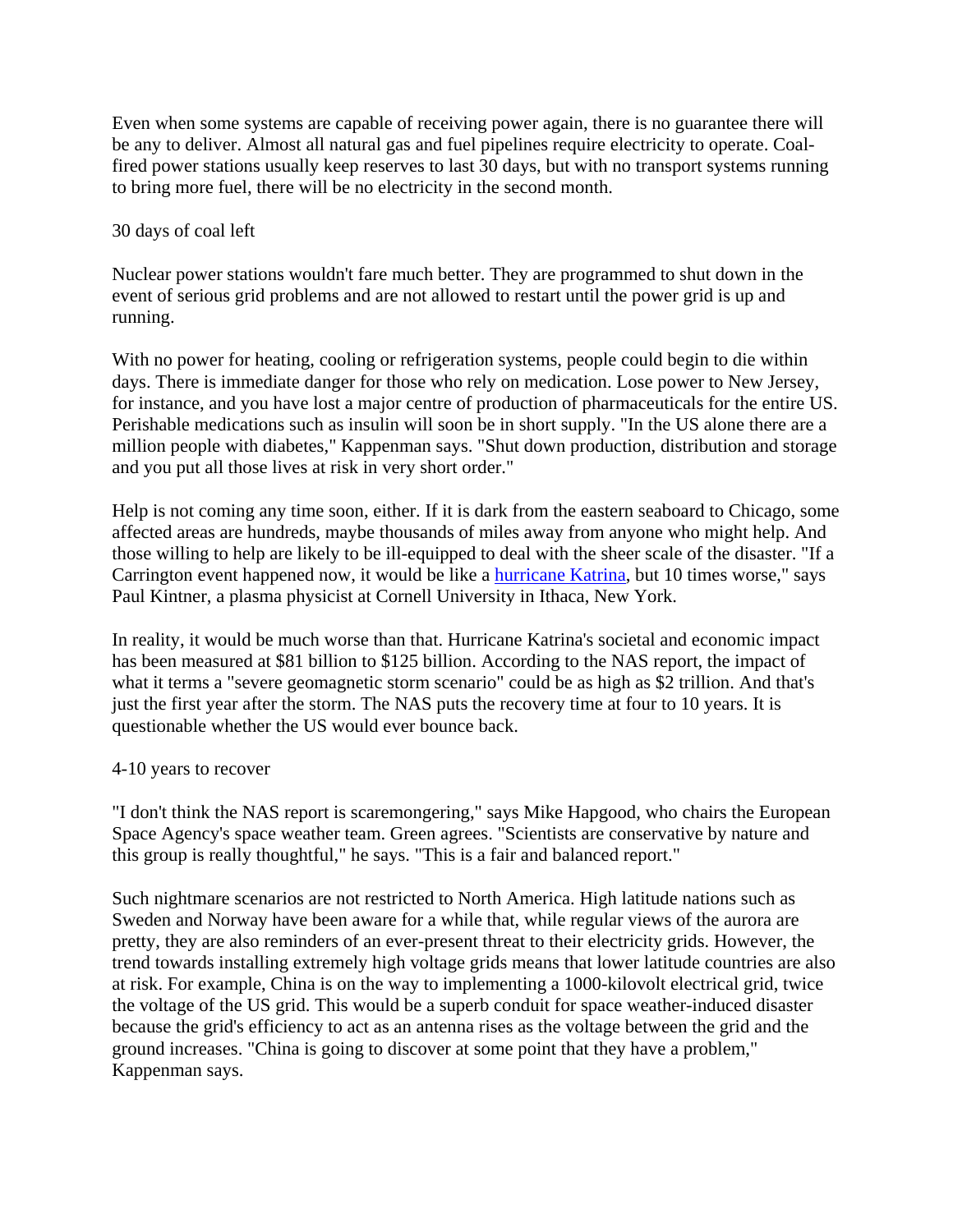Neither is Europe sufficiently prepared. Responsibility for dealing with space weather issues is "very fragmented" in Europe, says Hapgood.

Europe's electricity grids, on the other hand, are highly interconnected and extremely vulnerable to cascading failures. In 2006, the routine switch-off of a small part of Germany's grid - to let a ship pass safely under high-voltage cables - caused a cascade power failure across western Europe. In France alone, five million people were left without electricity for two hours. "These systems are so complicated we don't fully understand the effects of twiddling at one place," Hapgood says. "Most of the time it's alright, but occasionally it will get you."

The good news is that, given enough warning, the utility companies can take precautions, such as adjusting voltages and loads, and restricting transfers of energy so that sudden spikes in current don't cause cascade failures. There is still more bad news, however. Our early warning system is becoming more unreliable by the day.

By far the most important indicator of incoming space weather is NASA's [Advanced](http://www.srl.caltech.edu/ACE/)  [Composition Explorer](http://www.srl.caltech.edu/ACE/) (ACE). The probe, launched in 1997, has a solar orbit that keeps it directly between the sun and Earth. Its uninterrupted view of the sun means it gives us continuous reports on the direction and velocity of the solar wind and other streams of charged particles that flow past its sensors. ACE can provide between 15 and 45 minutes' warning of any incoming geomagnetic storms. The power companies need about 15 minutes to prepare their systems for a critical event, so that would seem passable.

#### 15 minutes' warning

However, observations of the sun and magnetometer readings during the Carrington event shows that the coronal mass ejection was travelling so fast it took less than 15 minutes to get from where ACE is positioned to Earth. "It arrived faster than we can do anything," Hapgood says.

There is another problem. ACE is 11 years old, and operating well beyond its planned lifespan. The onboard detectors are not as sensitive as they used to be, and there is no telling when they will finally give up the ghost. Furthermore, its sensors become saturated in the event of a really powerful solar flare. "It was built to look at average conditions rather than extremes," Baker says.

He was part of a space weather commission that three years ago warned about the problems of relying on ACE. "It's been on my mind for a long time," he says. "To not have a spare, or a strategy to replace it if and when it should fail, is rather foolish."

There is no replacement for ACE due any time soon. Other solar observation satellites, such as the [Solar and Heliospheric Observatory](http://sohowww.nascom.nasa.gov/) (SOHO) can provide some warning, but with less detailed information and - crucially - much later. "It's quite hard to assess what the impact of losing ACE will be," Hapgood says. "We will largely lose the early warning capability."

The world will, most probably, yawn at the prospect of a devastating solar storm until it happens. Kintner says his students show a "deep indifference" when he lectures on the impact of space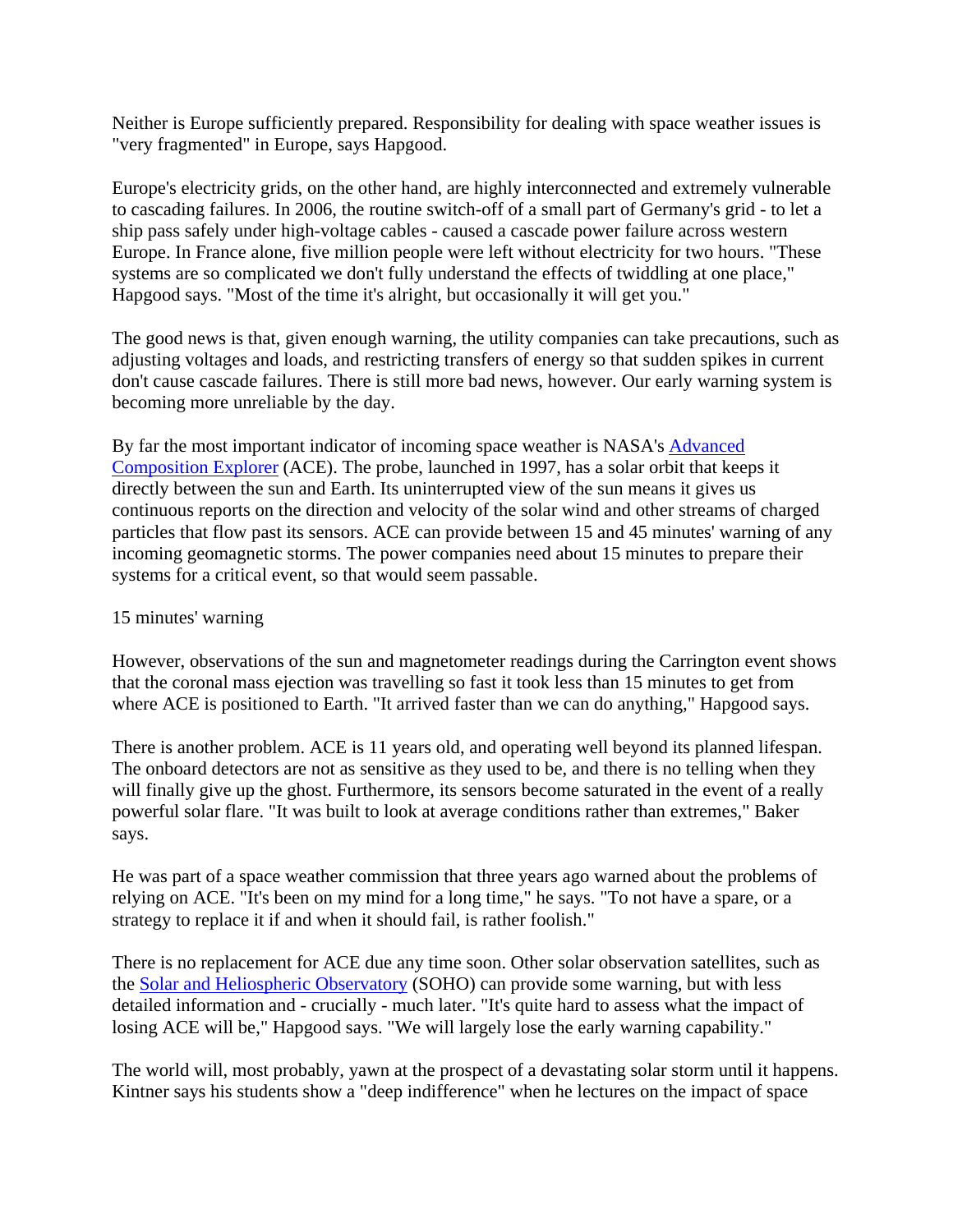weather. But if policy-makers show a similar indifference in the face of the latest NAS report, it could cost tens of millions of lives, Kappenman reckons. "It could conceivably be the worst natural disaster possible," he says.

The report outlines the worst case scenario for the US. The "perfect storm" is most likely on a spring or autumn night in a year of heightened solar activity - something like 2012. Around the equinoxes, the orientation of the Earth's field to the sun makes us particularly vulnerable to a plasma strike.

What's more, at these times of year, electricity demand is relatively low because no one needs too much heating or air conditioning. With only a handful of the US grid's power stations running, the system relies on computer algorithms shunting large amounts of power around the grid and this leaves the network highly vulnerable to sudden spikes.

If ACE has failed by then, or a plasma ball flies at us too fast for any warning from ACE to reach us, the consequences could be staggering. "A really large storm could be a planetary disaster," Kappenman says.

So what should be done? No one knows yet - the report is meant to spark that conversation. Baker is worried, though, that the odds are stacked against that conversation really getting started. As the NAS report notes, it is terribly difficult to inspire people to prepare for a potential crisis that has never happened before and may not happen for decades to come. "It takes a lot of effort to educate policy-makers, and that is especially true with these low-frequency events," he says.

We should learn the lessons of hurricane Katrina, though, and realise that "unlikely" doesn't mean "won't happen". Especially when the stakes are so high. The fact is, it could come in the next three or four years - and with devastating effects. "The Carrington event happened during a mediocre, ho-hum solar cycle," Kintner says. "It came out of nowhere, so we just don't know when something like that is going to happen again."

## **Related editorial:** *[We must heed the threat of solar storms](http://www.newscientist.com/article/mg20127003.100-space-weather-warning.html)*

# **Bibliography**

1. *[Severe Space Weather Events - Understanding Societal and Economic Impacts](http://www.nap.edu/catalog.php?record_id=12507)* (National [Academies Press\)](http://www.nap.edu/catalog.php?record_id=12507) 

## **When hell comes to Earth**

Severe space weather events often coincide with the appearance of sunspots, which are indicators of particularly intense magnetic fields at the sun's surface.

The chaotic motion of charged particles in the upper atmosphere of the [sun](http://www.newscientist.com/article/mg17824006.800-the-sun.html) creates magnetic fields that writhe, twist and turn, and occasionally snap and reconfigure themselves in what is